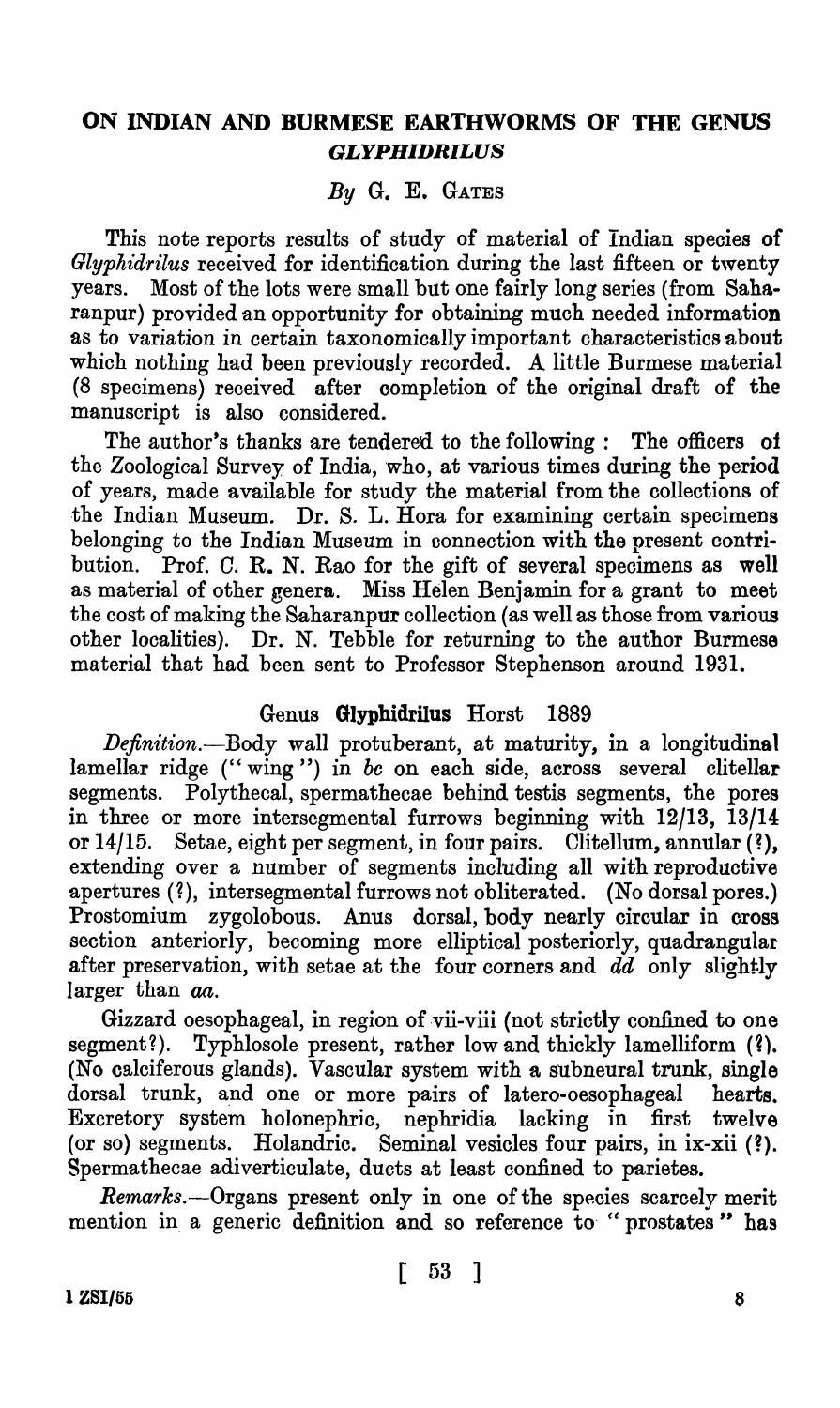been omitted. Mention of male pores is also omitted as locations of those apertures have been recorded only for three species and also because of uncertainty as to the significance of the variation apparently indicated by some of those records.<sup>1</sup>

The definition above is tentative as we still are ignorant of important characteristics in a large proportion of the species. It is offered as one more contribution to a less artificial taxonomy of earthworms than that of the past which has been based on the so-called "phylogenetic" diagnoses.

A first attempt (below) at a key to any considerable section of the genus has succeeded only in pairing species that probably are morpho logically and/or geographically distant. This may however be due only in part to the lack of information about internal organization.

#### Key to Oriental species of *Glyphidrilus*

|  | 1. a. Gizzard in vii or mainly so<br>b. Gizzard in viii or mainly so                                                           |                          |  |                                 |
|--|--------------------------------------------------------------------------------------------------------------------------------|--------------------------|--|---------------------------------|
|  | 2. a. Intestinal origin in $xy$<br>b. Intestinal origin behind xv                                                              |                          |  | tuberosus<br>ceylonensis        |
|  | 3. a. Intestinal origin in xv<br>b. Intestinal origin behind xv                                                                |                          |  | 4<br>6                          |
|  | 4. a. Wings begin in region of xvii-xix<br>b. Wings begin behind $xx$                                                          |                          |  | papillatus*                     |
|  | 5. a. No genital markings in aa<br>b. Unpaired, median markings in aa                                                          |                          |  | <i>birmanicus</i><br>annandalei |
|  | 6. a. Intestinal origin in xvi, dorsal blood vessel ends in ix<br>b. Intestinal origin in xviii, dorsal blood vessel ends in ? | gangeticus<br>malayanust |  |                                 |

#### GlyphidriIus annandalei Michaelsen 1910

*1925. Oriod'1'ilus* sp. (' *lacuum.),* Stephenson, *Proc. Zool. Soc.* Lond., pp. 903-905. Bangalore, Mysore State, 5 clitellate specimens. Prof. C. R. N. Rao.

Bhadravati, Shimoga district, Mysore State, December, 1 clitellate specimen. H. S. Rao. (Indian Mus.)

Mettupalayam, "from deep places along edge of Bhavani River", 16-9-25, 1 cIitellate speoimen. Dr. S. L. Hora. (Indian Mus.)

Bangalore, " dhobie ghat", May 12, 1 fragment. Miss Dorothy Pearson.

*Ea;ternal characteristics.-Nephropores,* on the *b* lines, are recognizable only from xiv or xv even though nephridia are present from ix posteriorly (small in xi-xiv). Female pores are on xiv, on *b* lines, nearer the setal equator than 13/14 (7 specimens). The wings are  $1\frac{1}{4}$ -1 $\frac{1}{2}$  mm high. Genital markings are located as follows : unpaired medians, on xii-xxii (2), xiii-xv (2), xiii-xx (1), xiii-xxi (1), xiii-xxii (1); paired laterals, xiii-xxiv (7), xxxii-xxxiii (5), xxxiii-xxxv (1), xxxiv but on right side only (1). Rims of markings are conspicuously raised peripherally

<sup>(&</sup>lt;sup>1</sup>) Male pores have been said to be on 21/22, 27/28, 29/30, in *annandalei*, on 21/22 in quadrangulus, on 27/28 in weberi.

<sup>• (;1.</sup> *spetaeolu* Stephenson 1924 drops out here. It is not, at present, distinguishable

 $\dagger G.$  malayanus Michaelsen 1903 is even more inadequately characterized than *8pelaeotes* but may have (Gates, 1938, *Bull. Raffles Mus.*, Singapore, 14, p. 221) an intestinal origin in xviii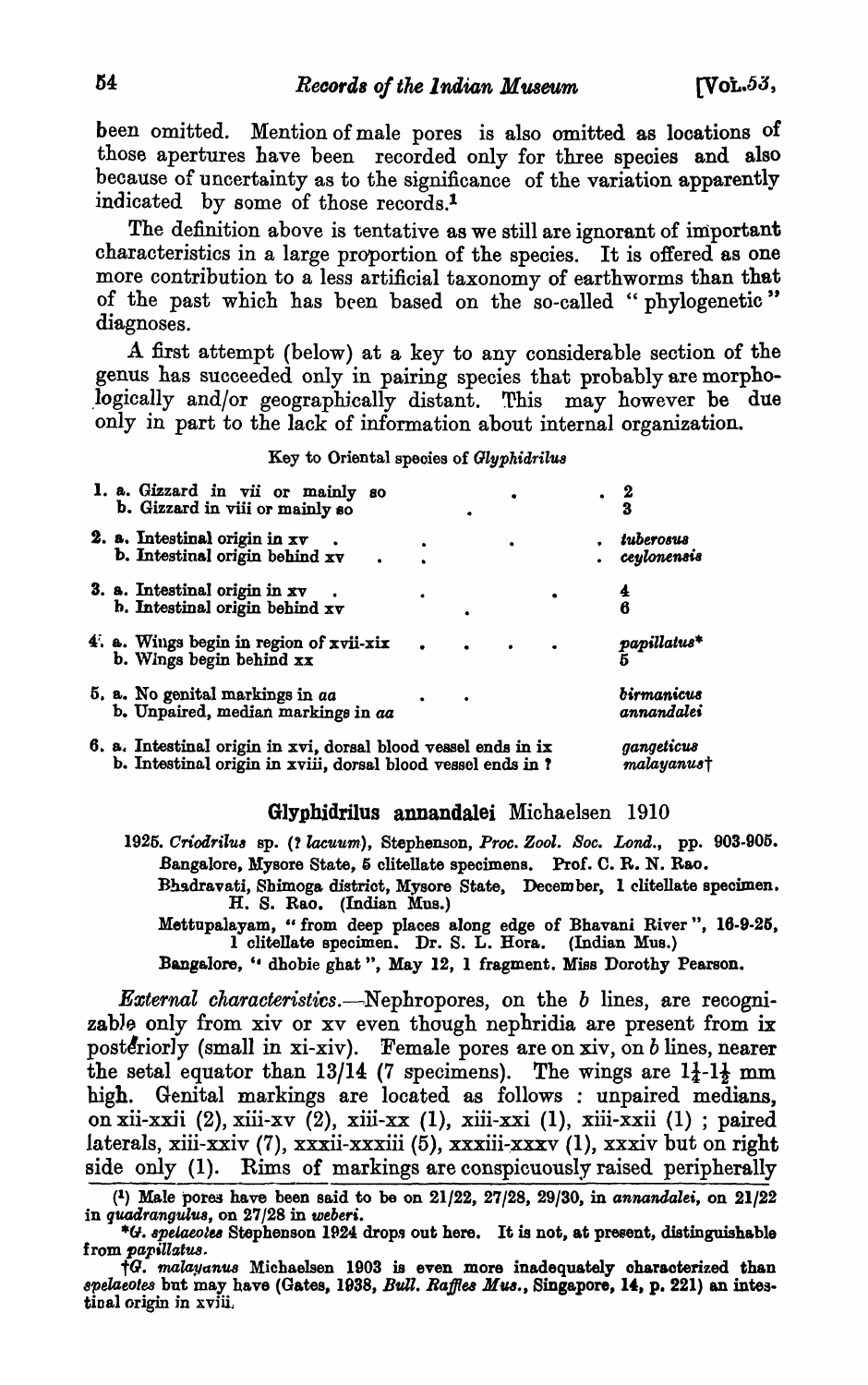(1 from Shimoga and 1 from Bangalore) so as to form deep cups within which the central tubercle is equally protuberant. The central tubercle of four markings, on  $xi v \cdot xy$ , is doubled.

*Remarks.-The* three specimens from South Malabar of *"Oriodrilus*  sp.", in absence of wings, genital markings and spermathecae, must have been juvenile. The location of the gizzard muscularity and the ornamentation of the setae obviously are not as in the genus *Criodrilus*. Indeed, location of a gizzard in viii and vii not only rules out assignment to *Criodrilus* but invites consideration of reference to *Glyphidrilus*. G. annandalei is the only species of the genus that has beer found in South India from whence the South Malabar specimens came. The zygolobous prostomium, ornamentation of the setae, location of gizzard, the segment of intestinal origin, the typhlosole, presence' of hearts in vii-xi, and the presence of nephridia from xi posteriorly, all support an identification as *annandalei.* 

# GlYphidrilus gangeticus, ap. nov.

- *1909. GlypkirJrilu8* ap. 1, Michaelsen, *Mem. Indian M'U8.* I, p. 244. (Kichha near Naini Tal, Kumaon district, base of western Himalayas. 2 juveniles. )
- *1920. GlypkidrilU8 papiUatw,* Stephenson, *Mem. Indian M1U.* VII, pp. 258.260 (Lucknow.)
- 1923. Glyphidrilus papillatus (part), Stephenson, *Fauna Brit. India.* Oligoohaeta, p. 493. (Excluding all but Luoknow worms.)
- 1947. Glyphidrilus sp., Gates, *Proc. nat. Acad. Sci. India*, (B), XVII, pp. 121-122. (Ahraura in Allahabad sector of the Indo-Gangetic plain, U. P.)
- 1948. *Glyphidrilus papillatus*, Gates, *Growth*, XII, pp. 175-176. (Location of anus in younger and older tail regenerates.)
- 1951. Glyphidrilus papillatus, Gates, Proc. nat. Acad. Sci. India, (B), XXI, p. 17. (Saharanpur.)
	- *Glyphidrilus* sp., Gates, (in press). (Sohagi.)
- Saharanpur, United Provinces, October, 19 juvenile, 6 aclitellate and 110 'olitellate specimens. M. Mathur. (Along banks of a river, at a depth of about eighteen inobes.)

*External characteristics*.—Length, 85-140 mm (preserved in a strongly contracted state). Diameter,  $4-5\frac{1}{2}$  mm. The prostomium is zygolobous. Nephropores have not been definitely identified, *i.e.*, actual openings have not been seen, but they probably are located on the *b* lines. Spermathecal pores have not been recognizable (because of strong contraction) but are in  $12/13-16/17$  Female pores are on xiv, on b lines, about midway between 13/14 and the setal equator. Male pores were not found. Variation in segmental location of the wings is shown in the table below. Genital markings are postsetal and are differentiated into well marked rim and central portion. Variation in segmental locations of the markings is also shown in Table I.

*Internal anatomy.*—The gizzard is mainly in viii (30 specimens). The intestinal origin is in xvi (30). The typhlosole begins in xvii or xviii and is fairly well developed relative to the size of the gut, rather thick, not blade-like (lamelliform).

The dorsal blood vessel (single) ends exactly with the commissures of ix (28), with a left commissure of viii (1), or with a pair of commissures to the ventral trunk in viii (1). The ventral trunk bifurcates over the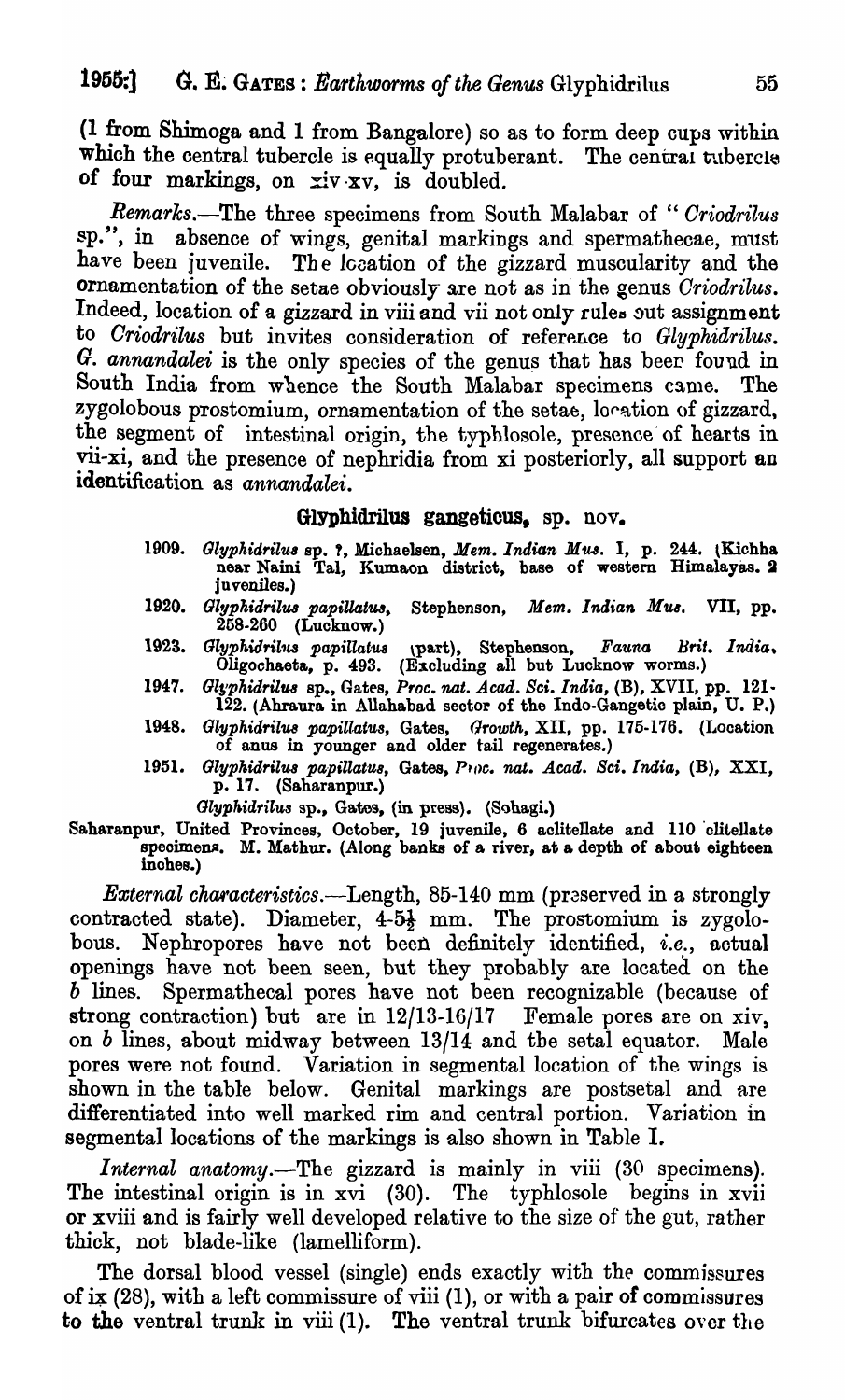subpharyngeal ganglia or a little more posteriorly, the branohes passing up around the gut and uniting under the brain so as to form a circumpharyngeal ring. From this ring small vessels may pass back, in some specimens apparently, to join branches of the supra-oesophageal trunk. This trunk is large, disappearing from view in xiii-xiv, bifurcating<br>anteriorly each branch passing anterolaterally to join the anterior anteriorly, each branch passing anterolaterally to join the lateroparietal trunk in ii. The supra-oesophageal gives off in each of segments vi and vii a pair of asymmetrical vessels which pass to the anterior lateroparietal trunks. Because of the close crowding in 'a small space these asymmetrical branches and the supra-oesophageal trunk could easily be mistaken for segmental commissures and a continuation of the dorsal vessel. A pair of smaller vessels from the supraoesophageal is occasionally recognizable in segment v. A pair of small vessels from the supra-oesophageal pass downward just behind septum 7/8 on the gizzard. These vessels either unite midventrally to form a short, median suboesophageal vessel or pass into two suboesophageals, or unite and then join one of the suboesophageals. Suboesophageal vessels, and then join one of the suboesophageals. on the ventral face of the gut from which they can be dissected off, may be paired, unpaired and median, or large on one side and small on the other, or lacking on one side but present on the other, or the condition may vary from one segment to another. This suboesophageal complex may be connected by a pair of large vessels in each of viii to xiii and on the anterior faces of the septa with the anterior lateroparietal trunks, or the lateroparietal trunks may turn mesially on one or both sides of any of those segments to join the suboesophageal. In the latter case the segmental branches from the suboesophageal complex pass straight laterally in the more posterior segments behind the junction. The anterior lateroparietals, in a few specimens, bend mesially in xii, xiii or xiv and on the anterior face of the septum unite with the posterior Jateroparietal, the united vessel then joining the suboesophageal complex. The subneural trunk is large, with a pair of branches passing laterally just behind each septum. Any one, or any pair, of those branches, in the region of xxiii-xxviii may be much enlarged. An enlarged branch in xxvii or xxviii after passing straight laterally for some distance, turns almost at a right angle and then oontinues forward as the posterior lateroparietal trunk. This vessel may be joined in any of segments xviii-xxiii by another large branch from the subneural or, if the subneural has disappeared in the meanwhile, the two lateroparietals may be connected by a large commissure on the ventral parietes. The posterior lateroparietaI vessels either join the anterior lateroparietals or open into or become the suboesophageal vessels in xii  $(1)$ , xiii  $(5)$ , or xiv (8) or xii on one side and xiii on the other, or xiii on one side and xiv on the other. The relationships of these vessels appear to differ constantly from one worm to another. The subneural disappears without exception before reaching xvii and is never recognizable anteriorly as in species of *Perionyx, Drawida*, etc.

The last pair of hearts, in xi (30 specimens), is latero-oesophageal, the bifurcations to the dorsal trunk always small, and white, the bifurcations to the supra-oesophageal always large and filled with blood. Hearts of ix and x always appear to be lateral, opening directly into the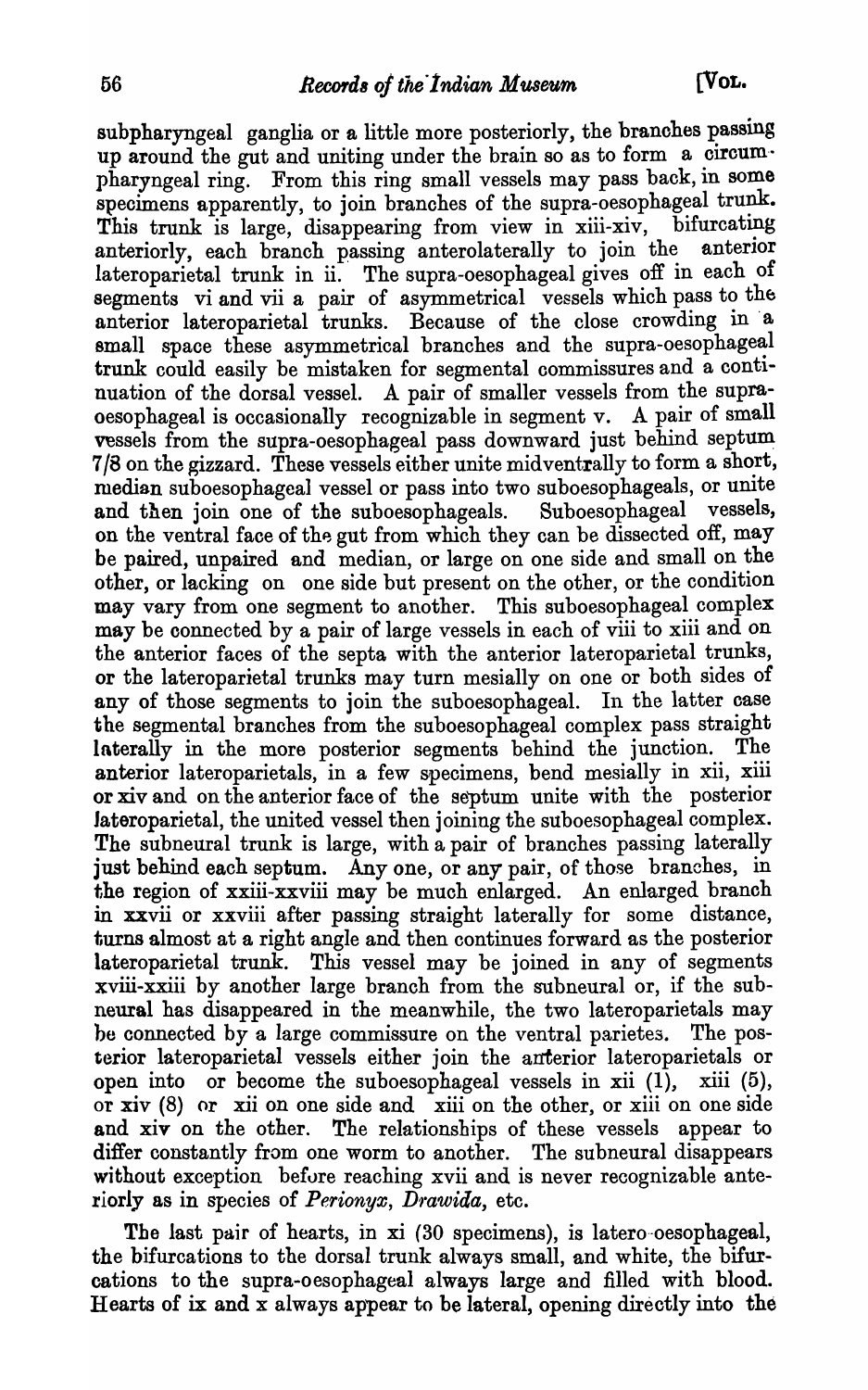dorsal trunk. If any bifurcation to the supra-oesophageal is present in segments ix and x it must be morphologically and physiologically different from that in xi. Segmental commissures of viii, when present, are lateral.

Seminal vesicles of xii are always elongated anteroposteriorly and push 12/13 back, into contact with 13/14. Small pseudovesicles are present in xiii and in one specimen are filled with dark brown granular debris such as is aggregated into the brown discs or bodies. Similar pseudovesicles are usually present in xiv where they presumably function as ovisacs. A pair of pseudovesicles is present in each of segments xiii, xiv, xv, and xvi, in one specimen, the size decreasing posteriorly.

*Abnormality.*-The left heart and both vesicles of ix are lacking in the worm in whioh the dorsal trunk ended with two commissures in viii \the specimen with post-alar unpaired median genital markings).

#### TABLE I

Variation in looation and segmental length of the wings in one colony of G. *gangeticus* 

| Location.                                          |                      |                      |                      |                      |                      |                      |                      | Number of<br>segments<br>involved. | Number<br>of<br>specimens. |  |
|----------------------------------------------------|----------------------|----------------------|----------------------|----------------------|----------------------|----------------------|----------------------|------------------------------------|----------------------------|--|
| $16/17 - 25/26$                                    | $\bullet$            |                      |                      |                      | $\bullet$            | $\bullet\;\bullet$   | . .                  | $\boldsymbol{9}$                   | $\mathbf{I}$               |  |
| $\frac{1}{2}$ xvii— $\frac{1}{2}$ xxv              | $\ddot{\phantom{0}}$ | . .                  | $\ddot{\phantom{a}}$ |                      |                      | $\ddot{\phantom{0}}$ |                      | 8                                  | $\mathbf{1}$               |  |
| *17/18- $\frac{1}{2}$ xxv                          | $\bullet$            | $\bullet$            | $\ddot{\phantom{0}}$ |                      |                      | $\bullet$            | $\bullet$            | $7\frac{1}{2}$                     | 51                         |  |
| $*17/18-25/26$                                     | $\ddot{\phantom{0}}$ |                      |                      |                      |                      | $\ddot{\phantom{a}}$ | $\ddot{\phantom{a}}$ | 8                                  | $\boldsymbol{\theta}$      |  |
| $17/18 - \frac{1}{2}$ xxvi                         | $\ddot{\phantom{a}}$ | $\bullet\bullet$     |                      | $\ddot{\phantom{a}}$ | $\bullet$            | $\ddot{\phantom{a}}$ | $\ddot{\phantom{0}}$ | $8\frac{1}{2}$                     | $\boldsymbol{2}$           |  |
| $17/18 - 26/27$                                    | $\bullet$            | $\bullet$            | $\ddot{\phantom{a}}$ |                      | $\ddot{\phantom{a}}$ | $\bullet\,\bullet$   | $\ddot{\phantom{0}}$ | 9                                  | $\mathbf{I}$               |  |
| $\frac{1}{2}$ xvii $-\frac{1}{2}$ xxv              | $\bullet$            | $\ddot{\phantom{0}}$ | . .                  | $\bullet$            | $\bullet$            |                      | $\bullet\bullet$     | 7                                  | 32                         |  |
| $\frac{1}{2}$ xviii—25/26                          |                      | $\bullet$            | $\bullet$            | $\ddot{\phantom{0}}$ | $\bullet$            | $\mathcal{L}$        | $\ddot{\phantom{a}}$ | $7\frac{1}{2}$                     | 1                          |  |
| $\frac{1}{2}$ xviii— $\frac{1}{2}$ xxvi            |                      | $\ddot{\phantom{0}}$ | . .                  | $\ddot{\phantom{a}}$ |                      | $\bullet$            | $\ddot{\phantom{a}}$ | 8                                  | $\bf{5}$                   |  |
| $\frac{1}{2}$ xviii—26/27                          | $\ddot{\phantom{a}}$ |                      | $\bullet$            | $\bullet$            | $\ddot{\phantom{a}}$ | $\bullet$            | $\ddot{\bullet}$     | $8\frac{1}{2}$                     | $\boldsymbol{2}$           |  |
| $18/19 - \frac{1}{2}$ xxv                          |                      |                      | $\ddot{\phantom{0}}$ |                      |                      |                      | $\ddot{\phantom{0}}$ | $6\frac{1}{2}$                     | 5                          |  |
| $18/19 - 25/26$                                    |                      |                      | . .                  |                      |                      |                      | $\bullet$            | Ÿ                                  | $\mathbf{I}%$              |  |
| Not determinable because of condition<br>$\bullet$ |                      |                      |                      |                      |                      |                      |                      |                                    |                            |  |
|                                                    | <b>Total</b>         |                      |                      |                      |                      |                      |                      |                                    |                            |  |

The " $\frac{1}{2}$ " indicates that the wings extend onto the postsetal portion of the segment in case of the first figure of a pair, or onto the presetal portion in the case of a second figure. It does not indicate exact extent across a postsetal or presetal half, one quarter and three quarter (usually plus) extent being omitted to save space.

Asymmetry in extent of wings of an individual is slight but present in some specimens, though amounting only to one segment or less. In such cases, again to save space, only the greater extent is indicated, but by recording the more anterior beginning and the more posterior ending.

\*The presetal portion of the wing, on the first segment, often is only about half the ight of the remainder of the wing.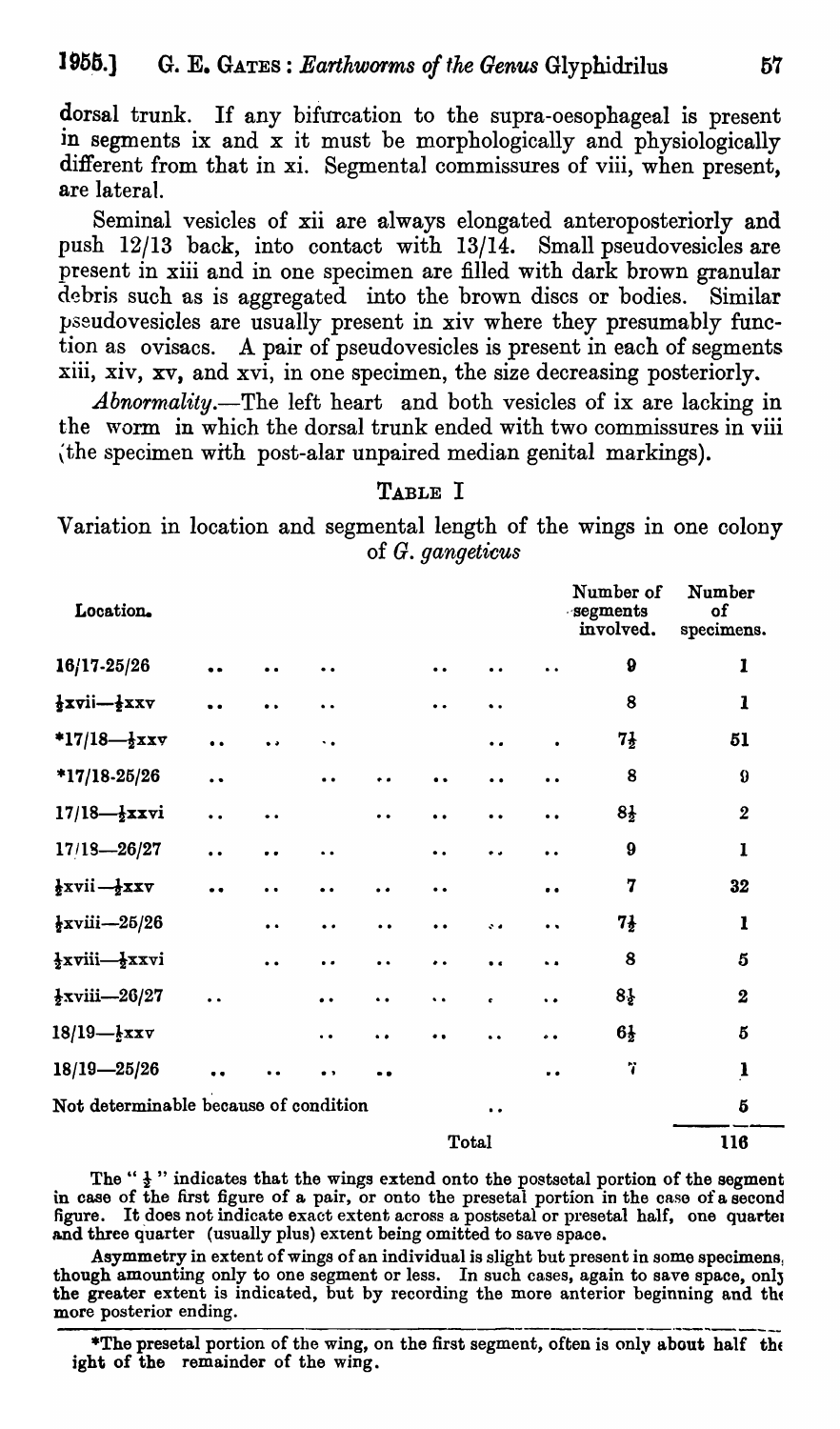## TABLE II

| Segment.               |                                        |                      |                      |                      |                                        |                             | markings.        | Median, unpaired Paired markings,<br>in bc.                                                                                                                                                                                                                                                                                                                                                                                                                                        |
|------------------------|----------------------------------------|----------------------|----------------------|----------------------|----------------------------------------|-----------------------------|------------------|------------------------------------------------------------------------------------------------------------------------------------------------------------------------------------------------------------------------------------------------------------------------------------------------------------------------------------------------------------------------------------------------------------------------------------------------------------------------------------|
| $\pmb{\mathbf{x}}$     | . .                                    | $\ddot{\phantom{0}}$ | $\bullet$            | $\bullet$            | $\ddot{\phantom{0}}\phantom{0}\bullet$ | $\ddot{\phantom{a}}$        | $\mathbf 2$      | $\bullet$                                                                                                                                                                                                                                                                                                                                                                                                                                                                          |
| xi                     |                                        | $\ddot{\phantom{a}}$ | $\ddot{\bullet}$     | $\bullet$            | $\ddot{\phantom{0}}$                   | $\ddot{\phantom{0}}\bullet$ | 12               | $\bullet\bullet$                                                                                                                                                                                                                                                                                                                                                                                                                                                                   |
| xii                    |                                        | $\ddot{\phantom{a}}$ | $\bullet\bullet$     | $\bullet$            | $\ddot{\phantom{0}}$                   | $\ddot{\phantom{a}}$        | 53               | 35                                                                                                                                                                                                                                                                                                                                                                                                                                                                                 |
| xiii                   | $\ddot{\phantom{1}}$                   | $\ddot{\phantom{0}}$ | $\bullet$            | $\bullet\; \bullet$  | $\bullet$                              | $\bullet$                   | 44               | 70                                                                                                                                                                                                                                                                                                                                                                                                                                                                                 |
| xiv                    | $\ddot{\phantom{0}}$                   | $\ddot{\phantom{a}}$ | $\bullet$            | $\ddot{\phantom{a}}$ | $\ddot{\phantom{0}}$                   | $\ddot{\phantom{0}}$        | 17               | 71                                                                                                                                                                                                                                                                                                                                                                                                                                                                                 |
| $\mathbf{X}\mathbf{V}$ | $\ddot{\phantom{0}}$                   | $\ddot{\phantom{a}}$ | $\ddot{\phantom{0}}$ | $\ddot{\phantom{0}}$ | $\ddot{\phantom{a}}$                   | $\ddot{\phantom{a}}$        | $\bf{2}$         | 92                                                                                                                                                                                                                                                                                                                                                                                                                                                                                 |
| xvi                    | $\ddot{\phantom{a}}$                   | $\ddot{\phantom{0}}$ | $\bullet$ .          | $\ddot{\phantom{0}}$ | $\bullet$                              | $\ddot{\phantom{0}}$        | $\boldsymbol{6}$ | 107                                                                                                                                                                                                                                                                                                                                                                                                                                                                                |
| xvii                   | $\ddot{\phantom{0}}$                   | $\ddot{\phantom{0}}$ | $\ddot{\phantom{a}}$ | $\bullet$            | $\ddot{\phantom{a}}$                   | $\ddot{\phantom{a}}$        | 52               | 107                                                                                                                                                                                                                                                                                                                                                                                                                                                                                |
| xviii                  | $\ddot{\bullet}$                       | $\bullet$            | $\bullet$ $\bullet$  | $\bullet$            | $\ddot{\phantom{0}}$                   | $\bullet$                   | 67               | $\mathbf{1}$                                                                                                                                                                                                                                                                                                                                                                                                                                                                       |
| xix                    | $\ddot{\bullet}$                       | $\ddot{\bullet}$     | $\ddot{\phantom{a}}$ | $\ddot{\phantom{a}}$ | $\ddot{\phantom{0}}\phantom{0}\bullet$ | $\ddot{\bullet}$            | $\bf{2}$         | $\bullet$                                                                                                                                                                                                                                                                                                                                                                                                                                                                          |
| xxiv                   | $\ddot{\phantom{0}}\phantom{0}\bullet$ | $\bullet$            | $\bullet$            | $\bullet$            | $\ddot{\phantom{0}}$                   | $\bullet$                   | $\bullet$        | 9                                                                                                                                                                                                                                                                                                                                                                                                                                                                                  |
| XXV                    | $\ddot{\phantom{0}}$                   | $\ddot{\phantom{a}}$ | $\ddot{\phantom{0}}$ | $\ddot{\phantom{0}}$ | $\bullet$                              | $\bullet$                   | $\bullet$        | 94                                                                                                                                                                                                                                                                                                                                                                                                                                                                                 |
| xxvi                   | $\ddot{\phantom{0}}$                   | $\ddot{\bullet}$     | $\ddot{\phantom{a}}$ | $\ddot{\bullet}$     | $\bullet$                              | $\bullet$                   | $\bullet$        | 83                                                                                                                                                                                                                                                                                                                                                                                                                                                                                 |
| xxvii                  | $\ddot{\phantom{0}}$                   | $\bullet$            | $\bullet$            | $\bullet$            | $\bullet$                              | $\bullet$                   | $\bullet\bullet$ | 8                                                                                                                                                                                                                                                                                                                                                                                                                                                                                  |
| xxviii                 | $\ddot{\phantom{0}}$                   | $\ddot{\phantom{a}}$ | $\bullet$            | $\bullet$            | $\bullet$                              | $\bullet\bullet$            | $\mathbf{I}$     |                                                                                                                                                                                                                                                                                                                                                                                                                                                                                    |
| xxix                   | $\ddot{\phantom{0}}$                   | $\ddot{\phantom{0}}$ | $\ddot{\phantom{1}}$ | $\bullet$ $\bullet$  | $\bullet$                              | $\ddot{\bullet}$ $\bullet$  | $\mathbf{I}$     | $\mathbf{I}% _{t}\left  \mathbf{I}_{t}\right  ^{-1}\left  \mathbf{I}_{t}\right  ^{-1}\left  \mathbf{I}_{t}\right  ^{-1}\left  \mathbf{I}_{t}\right  ^{-1}\left  \mathbf{I}_{t}\right  ^{-1}\left  \mathbf{I}_{t}\right  ^{-1}\left  \mathbf{I}_{t}\right  ^{-1}\left  \mathbf{I}_{t}\right  ^{-1}\left  \mathbf{I}_{t}\right  ^{-1}\left  \mathbf{I}_{t}\right  ^{-1}\left  \mathbf{I}_{t}\right  ^{-1}\left  \mathbf{I}_{t}\right  ^{-1}\left  \mathbf{I}_{t}\right  ^{-1}\left $ |
| <b>XXX</b>             | $\bullet$                              | $\ddot{\phantom{0}}$ | $\ddot{\phantom{a}}$ | $\bullet$            | $\bullet$                              | $\bullet$                   | $\mathbf{1}$     | $\bullet$                                                                                                                                                                                                                                                                                                                                                                                                                                                                          |
| xxxi                   | $\ddot{\phantom{a}}$                   | $\ddot{\phantom{0}}$ | $\ddot{\phantom{0}}$ | $\ddot{\bullet}$     | $\ddot{\bullet}$                       | $\bullet$                   | $\mathbf{1}$     | $\bullet\hspace{0.1cm} \bullet\hspace{0.1cm}$                                                                                                                                                                                                                                                                                                                                                                                                                                      |
| xxxii                  | $\ddot{\phantom{a}}$                   | $\ddot{\phantom{1}}$ |                      | $\ddot{\phantom{a}}$ | $\bullet$                              | $\bullet$                   | $\mathbf{1}$     | $\bullet$                                                                                                                                                                                                                                                                                                                                                                                                                                                                          |

Variation in number and segmental location of genital markings in one colony of G. *gangeticus* 

Arabic numerals show the number of times a genital marking is found on a partioular segment in 116 specimens, asymmetrioal conditions disregarded, i. *e.,* oooasional absence of one of a pair.

The markings on xxiv always are asymmetrical and present only when one wing ends at 23/24 or on the anterior portion of xxiv.

All the post-alar median markings (of xxviii to xxxii) are on one worm.

Remarks.—Spermatozoal iridescence was evident in the spermatheca ampullae of each of the dissected specimens.

Variation in number of segments crossed by the wings, in the Saharanpur specimens, is slight,  $2\frac{1}{2}$ ;  $6\frac{1}{2}$  segments (5 specimens), 7 (33),  $7\frac{1}{2}$  (52),  $\overline{6}$  (15),  $8\frac{1}{2}$  (4), 9 (2). The wings, as Table I shows, begin on one of three segments, xvii, xviii or xix, and end on one of two segments, xxv or xxvi. Although much more variation was shown in the number of genital markings (Table II), none of the worms had paired markings in *aa* (as was also the case in the Lucknow specimens examined by Ste $phenson, 1920$ ).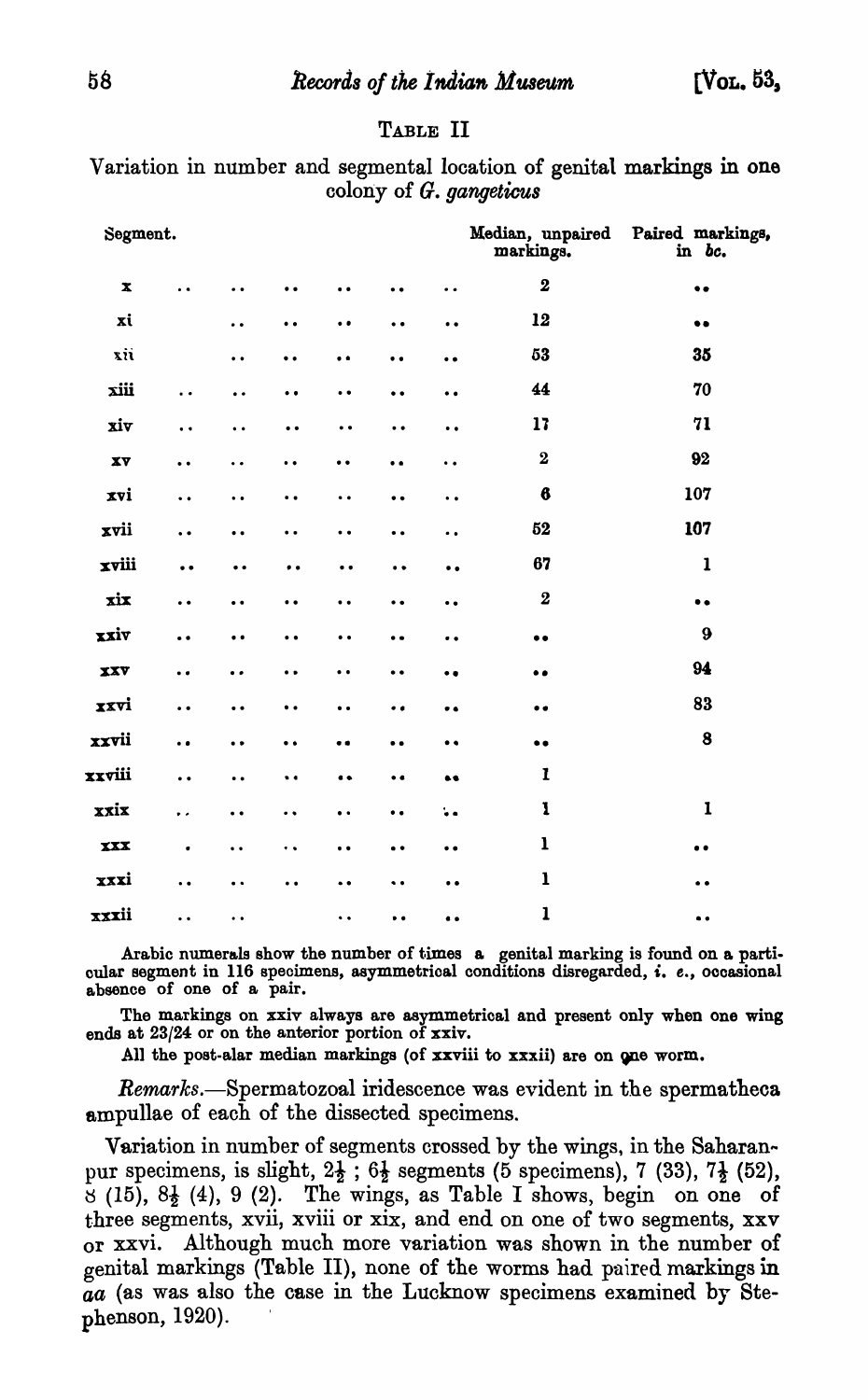Variation in segments crossed by the wings in " a considerable number, (Stephenson, 1920, p. 259) of Lucknow worms was of about the same order, 6-81, as in worms from Saharanpur. But the wings apparently always began on xviii though ending on any of several segments, xxiii, xxiv, xxv, or  $\frac{1}{2}$  xxvi. Unfortunately we do not know how many adult specimens were available to Stephenson nor the size of the sample on which wing locations were precisely determined.

Internal organization of the Saharanpur material was uniform and showed no variation that might be expected to be of taxonomic importance. Although the segment in which the dorsal blood vessel ends was not mentioned by Stephenson there is no good reason, at present, for suspecting that Lucknow worms differ in that respect alone from those obtained at Saharanpur.

Identification of five young worms from Ahraura (Gates, 1947) and others from Sohagi (Gates, in press) was not attempted. These juveniles, as well as the two from Kichha (Michaelsen, 1909) are assumed to be of *gangeticus* in absence of any reason for suspecting presence of another species of the genus in the western portion of the Gangetic plain.

*G. gangeticus* is very clearly distinguished from *G. papillatus* (Rosa) 1890, with which it has been confused, by the termination of the dorsal blood vessel with the hearts of ix, as well as by the intestinal origin in xvi.

*Definition.-Wings* begin on one of segments xvii-xix and end on one of xxiii-xxvi. Genital markings primarily postsetal: unpaired and median on  $(x)$ , xi-xiv,  $(xv-xvi)$ , xvii-xviii,  $(xix, xxviii-xxxii)$ ; paired, lateral to *aa*, xii-xviii, (xix, xxiii), xxiv-xxvii, (xxviii-xxx). Spermathecal pores on 12/13-16/17 Female pores on *b* lines midway between setal arc of xiv and 13/14. (Male pores?) Clitellum on xiii or xiv to xxxiv or so (anterior and posterior limits rather indefinite). Segments,  $202 (+ ?)$ . Length,  $85-140$  mm. Diameter,  $3-5\frac{1}{2}$  mm.

Gizzard mainly in viii. Intestinal origin in xvi. Dorsal blood vessel ends with hearts of ix. Last hearts in xi, only this pair latero-oesophageal.

*Distribution.*—Western portion of the Gangetic plain from Saharanpur to Lucknow, Ahraura and Sohagi. Replaced in the eastern portion of the plain by *G. tuberosus 1* 

# Glyphidrilus tuberosus Stephenson 1916

1914. *Criodrilus lacuum, Stephenson, Rec. Indian Mus. X, p. 256.* 

Bayrani, near Kallikote, Ganjam district, Madras Presidency, 7. iv. 1924, 8 clitellate speoimens. Dr. S. L. Hora. (Indian Mus.)

*External charoeteristies.-Length,* 70-118 mm. Nephropores are on the *b* lines and are recognizable only from xv posteriorly. Spermathecal pores are minute, on  $13/14$ -14/15, 4-6 on each furrow, on the  $a$  and  $b$ lines and in *bc*. Females pores are minute, very slightly lateral to *b* lines and nearer to the setal equator than to 13/14. The wings are low and on xx-xxiv. Grooves from the wings may pass forward to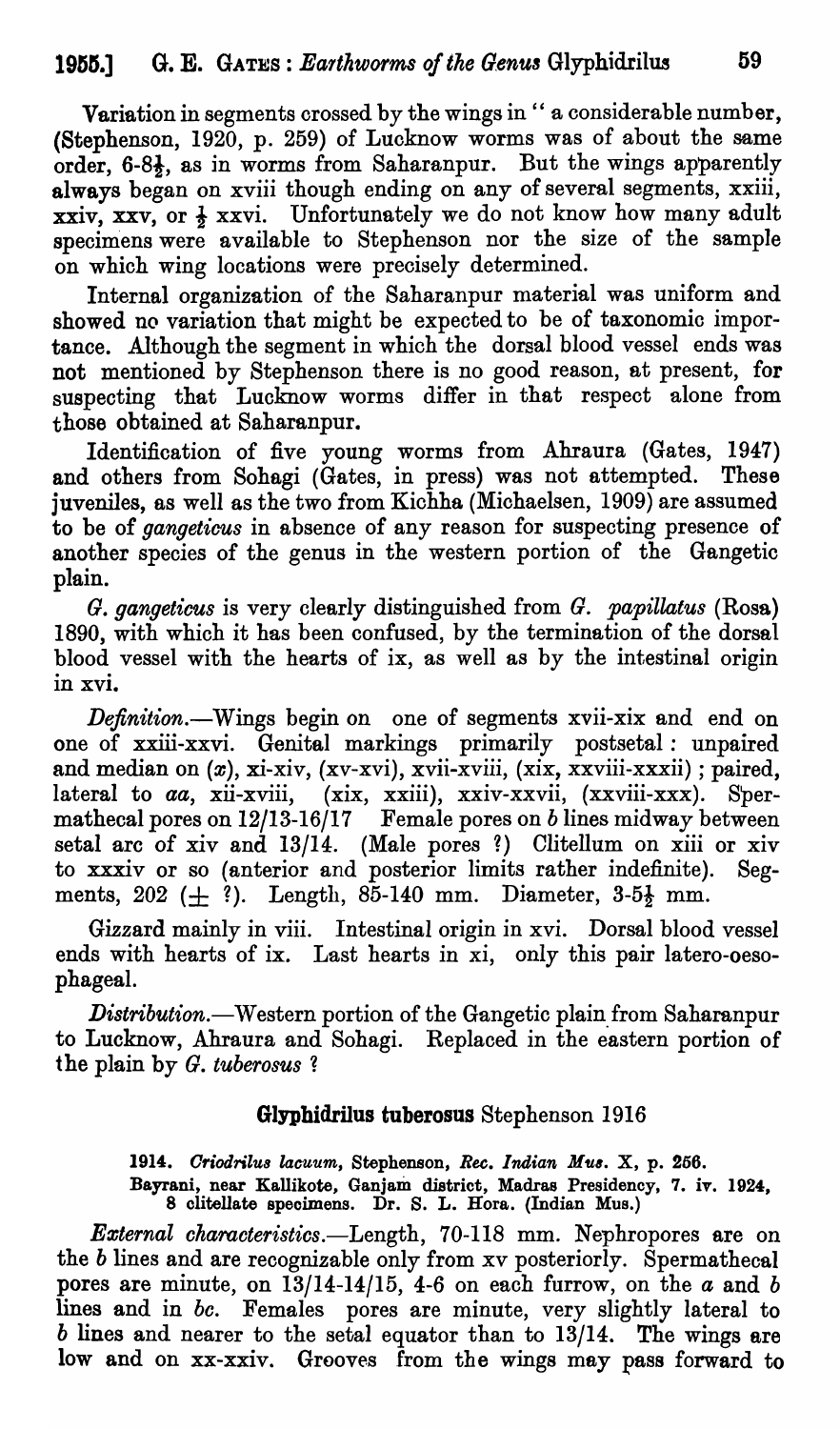xiv and back to xxvi, xxvii or xxviii. The genital markings are postsetal, small, circular to elliptical tubercles, slightly depressed peripherally, located on x-xiii, xvi-xix and xxiv-xxx, in *aa* (1, 2, or 3 markings), *ab* and *bc*. Each of these markings appears to be the equivalent of the central tubercle of an *annandalei* marking and without any indication of the wide marginal rim of *annandalei.* 

*Internal anatomy.-Gizzard* small, apparently in vii (3 specimens). Intestinal origin in xv (3). Last hearts in xi (3).

*Remarks.*-The low height of the wings, the absence thereon of the tuberosities for which the species was named, and the lack of marginal rims on genital markings presumably cannot, be attributed to incomplete development as presence of spermatozoa in the spermathecal ampullae shows that these worms are mature enough to have completed copulation.

*G. tuberosus* has been known hitherto only from the original description. The present specimens are from a somewhat more southerly portion of the peninsula.

The specimens of "*Criodrilus lacuum*" from the shore at Satpara in Puri district of Orissa, in absence of wings, genital markings and spermathecae, must have been juvenile. The little information that was recorded with regard to these specimens is insufficient even for a generic identification but if the worms are actually of a species of *Glyphidrilus,* as now appears to be probable, they are more likely to be referable to *tuberosus* than to species from more distant regions.

(An attempt to determine the segment in which the dorsal blood vessel ends in this species was made by Dr. S. L. Hora. He states *(in lit.)* that the specimens are "too old and on opening they break in bits " and in the type "I could not possibly trace the vessels".)

### GIyphidrilus papillatus (Rosa) 1890

Burma, 1 juvenile, 1 aclitellate and 2 clitellate specimens with label that had become illegible. *(GEG/JS* per N. Tebble.)

*External characteristics.-Length* of juvenile, *ca.* 57 mm. Diameter (adults) in clitellar region, *ca*. 5 mm, but less than 3 mm elsewhere. Anus wholly dorsal, with posterior lobe. The red clitellar coloration extends across xiv-xl at least.

Wings extend across xviii-xxvi and just onto xxvii (3). Unpaired, median genital markings are present in *aa* on xi-xViii and xxix-xxx, xii-xiv and xvii-xviii, xi-xiv and xviii. Paired genital markings, each in median part of *bc* are present on xiv-xvii (1) or xv-xvii (2). Markings are primarily postsetal.

*Internal anatomy.-Gizzard* in viii but apparently reaching well into vii (4). Intestinal origin in xv (4). Typhlosole begins about in xviii and is thickly lamelliform.

The dorsal blood vessel ends with the hearts of vii (4). Last hearts are in xi (4). Hearts of vii-ix are lateral, those of x-xi latero-oesophageal with the larger of the dorsal bifurcations passing to the supra-oesophageal trunk.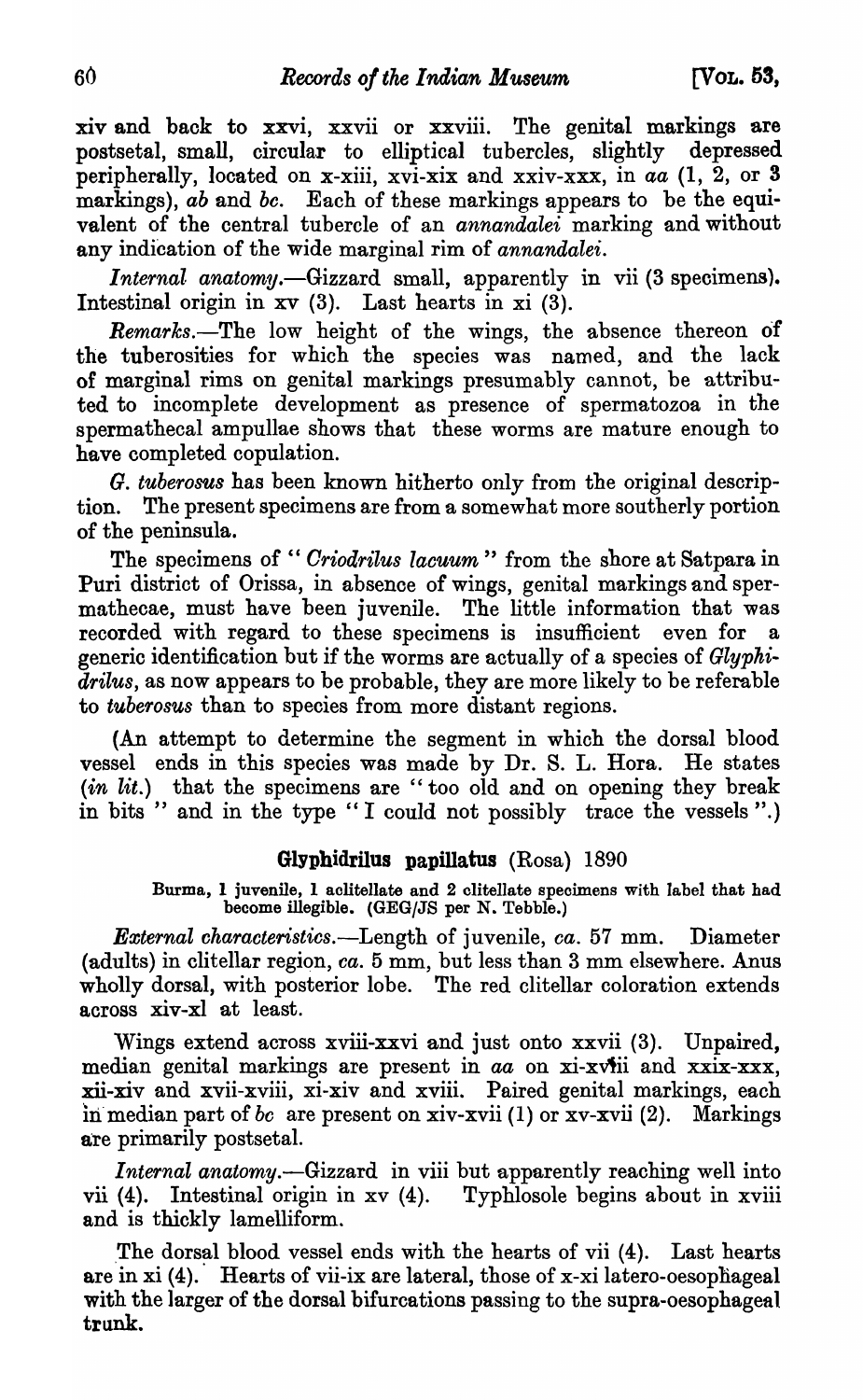Spermathecae are mostly within the parietes, in xiv-xvii with pores on 13/14-16/17 (no spermatozoal iridescence).

*Remarks.*--A posterior portion of each specimen, except the juvenile. is lacking.

The red coloration, which may have been developed since preservation, gradually fades to disappearance both anteriorly and posteriorly 80 that recognition of definite clitellar boundaries is not possible from external inspection.

*G. papillatus* was erected for a single "mal conservato" specimen and Rosa made no mention of several characteristics on which information is now necessary. Records of the author's re-examination of the type were destroyed during the war. Attempts to arrange for determination of certain characteristics of digestive and vascular systems have been unsuccessful. The specimen may, after more than sixty years, have little or no value as a type.

The worms characterized above can be distinguished from the type only as follows: wings cover  $9 +$  instead of 7 segments and end on an anterior portion of xxvii instead of at 24/25, presence of paired genital markings on xxiv-xxv. These differences certainly cannot be regarded, at present, as justification for erection of a new species. Since *papiUatus*  must now be defined as having an intestinal origin in xv, and a termina- tion of the dorsal blood vessel in vii, the Indian forms from the western part of the Gangetic plain had to be placed in a different species  $(p. 55)$ . This in turn makes it doubtful that identification of Hainan worms as *papillatus*<sup>1</sup> is correct. No information as to any taxonomically important characteristics of the Hainan material was supplied.

## Glyphidrilus birmanicus, sp. nov.

Burma, 1 large juvenile, 1 clitellate specimen and anterior portions of 2 clitellate worms with label that had become illegible. (GEG/JS per N. Tebble).

*External characteristics.*—Length,  $95-103$  (+) mm. Diameter 6 mm. in clitellar region, as much as'5 mm. elsewhere. Prostomium zygolobous. Anus dorsal or dorsoferminal. Nephropores on  $b$  lines. Clitellar coloration, a deep red, extends across xii or xiii to xliii or xlvi but disappears gradually both anteriorly and posteriorly.

Wings are rather low, on xxi-xxix, in *be,* just lateral to the genital markings (3). Genital markings are present only in a median portion of *bc*, and as usual are postsetal, on xii to xxi, xxii or xxiii, and xxx to xxxi, xxxiii or xxxiv.

*Internal anatomy.*—Gizzard in viii but apparently extending alsothrough part of vii. Intestinal origin in  $x\bar{v}^-(3)$ . Typhlosole begins about in xviii and is rather thickly lamelliform.

The dorsal blood vessel ends exactly with the hearts of vii  $(4)$ . Thelast hearts are in xi (4). Hearts of vii-ix are lateral, of x-xi, latero-· oesophageal. A large vessel from the supra-oesophageal runs downwards on each side in vi;.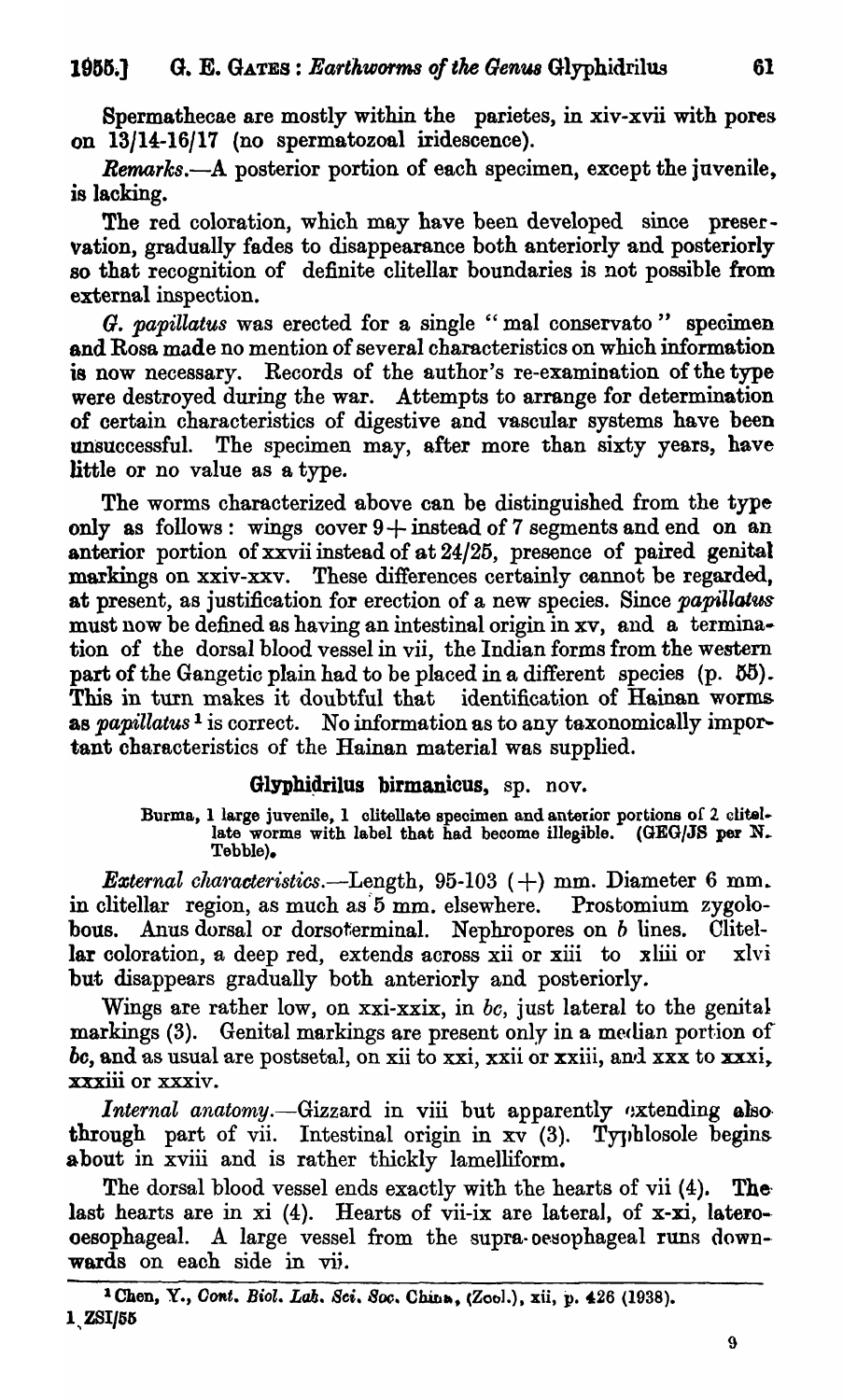Nephridia, in these contracted specimens, fill the space between gut and body wall nearly to the mid-dorsal region. Nephridia lacking in first 11 or 12 segments.

Holandric, male funnels iridescent. Seminal vesicles in ix-xii. Pseudovesicles present in xiii and xiv, in the latter segment larger than in xiii. Spermathecae mostly concealed in the parietes but easily discovered by removal of superficial tissues. Number, 2 to 8 on each side in segments xiv-xviii, with pores on  $13/14-17/18$ .

*Remarks.*—The juvenile is longer than the clitellate worm but even so had lost a posterior portion. Rudiments of wings and genital markings are unrecognizable in spite of the size.

Reproductive apertures, as in G. *papillatus,* were not identified definitely (specimens preserved in strongly contracted state).

Some internal organs had been removed from one of the anterior fragments. Exact site of insertion of septum 7/8 on the gut has not been determined, in these specimens as well as in those of *papillatus*  and *gangeticus*. The septum, perhaps as a result of strong contraction, preservation or subsequent maceration, seems not to be attached to the gut. Two gizzards might have been said to be present in one worm (in vii and viii) if a more definite, non-muscular node had been re-~ognizable,

*G. birmanicus* is distinguished from *papillatus* by the lurger size, absence of genital markings in  $aa$ , location of wings on segments  $\overline{xxi}$ . XXIX.

### Glyphidrilus sp.

Rangoon, Burma, 1 juvenile with label that is partly illegible. (GEG/JS per N. Tebble.)

Toungoo, Burma, 2 juveniles. (GEG/JS per N. Tebble.)

Remarks.-Internal organization is the same as in *G. papillatus* and birmanicus. The size of these juveniles is such as to indicate greater probability of being *birmanicus* than *japillatus*. Gizzard muscularity of the Rangoon worm is confined to viii.

#### Glyphidrilus  $sp_{\mathbf{g}}$

1931. Glyphilrilus papilatus (part, Gates, Rec. Indian Mus. XXXIII, pp. 431·433.

*Remarks.-A* discontinuity in wing location is shown by data for Rangoon worms previously identified as *papillatus* (Gates, 1931, p. 431). The wings in 47 of a series of 71 worms crossed five to ten segments, beginning on xvii, xviii, or xix and ending on xxiii (once), xxiv, xxv, xxvi, xxvii (six times). Although this variation is greater than was found in *gangeticus* the identification, in each of these cases, presumably ~ould have been oorrect. However, wings began on xxi in 19 and on xxiii in 5 specimens of the series and in each of them ended either on xxv or xxvi. These worms, with wings of four to six segments, may prove to be taxonomically separable from *papillatus*.

### **DISCUSSION**

*Species of Glyphidrilus* have been erected in the past, on one to several specimens and characterized mainly or wholly by reference to external characteristrics though some, such as locations of male and female pores,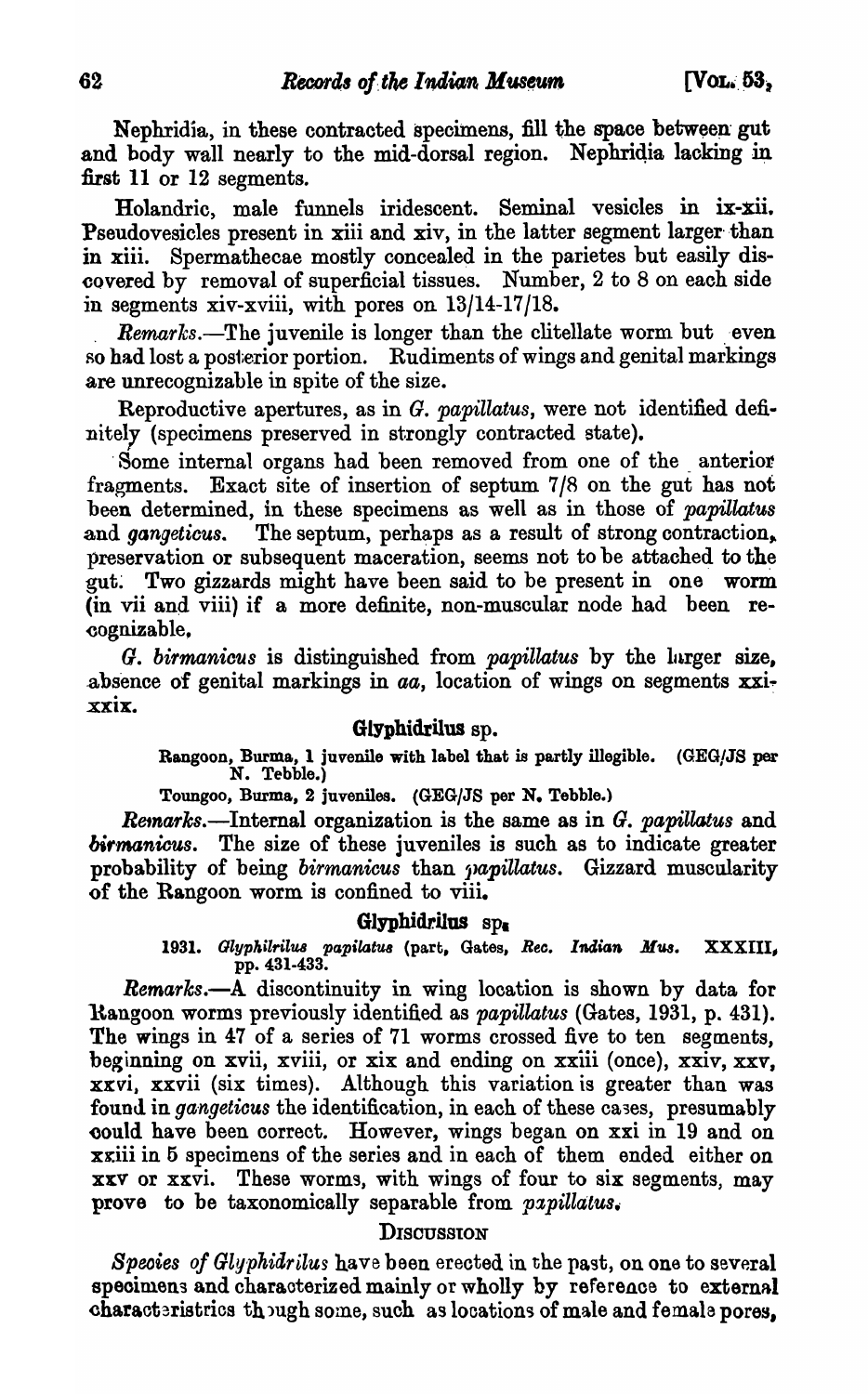were undetermined and ever since have remained unknown. By far the most important of the external structures have been the wings though some taxonomic value also has been attributed to genital markings. Intraspecific variation in number of segments and in the particular metameres crossed by the wings has now been demonstrated by a fairly long series from a single colony of one species *(gangeticus)*. Genital markings, in the same series, varied in intrasegmental location and in number from eight to forty. Markings always were unpaired in the aa region of the body, but the value even of that characteristic is uncertain because of the presence on single individuals, of two or possibly three species, of paired and unpaired markings in *aa.* At present, use of genital markings in the taxonomy of *Glyphidrilus* appears to be limited to four pairs of  $+$  and  $-$  characteristics : presence or absence of markings, presence or absence in *aa,* presence or absence lateral to the *a* line, presence or absence of pairing in *aa.* The wings showed less variation in number of segments involved than the markings. When the range of variation can be anticipated these structures doubtless will continue, because of their immediate visibility, to have considerable taxonomic value.

Little or no variation was found in the same series with respect to five, characteristics of internal organization which now appear to be of very considerable phylogenetic as well as taxonomic significance. These internal characteristics have shown that *gangeticus* is not even closely related to *papillatus* with which it had been confused because of similarity in the wings and the genital markings. One of the two remaining cases of 'discontinuous specific distributions, *papillatus* in Burma and Hainan. apparently rests on identification by external characteristics and information as to internal organization is lacking. In the other case *weberi*  of Sumatra, Java, Flores and Celebes, even such facts as were recorded. sixty years ago suggest failure to distinguish two or three distinct species. The genus *Glyphidrilus,* in spite then of past opinions to the contrary because of the semi-aquatic habitat of these worms, now promises to be of considerable zoogeographical interest.

The internal organization of the Burmese worms now appears to be more like that of *annandalei* from the southern tip of India than of the species in adjacent regions on either side of Burma. Anomalous distributions and morphological relationships of this same sort are being recognized in various other genera of earthworms. In these cases a sort of reversed phylogeny is attempted.

Specializations and conditions that can be regarded as derived are cancelled out from each species to obtain a primitive generic type. A "proto-glyphidrilus" so obtained is characterized in part only as follows: Digestive system with a single oesophageal gizzard in vi and an intestinal origin in xv. Circulatory system with a single, uninterrupted dorsal trunk, a pair of commissures connecting that trunk to the ventral vessel in each segment, the commissures of some segments anteriorly from xi enlarged and heart-like but lateral. Excretory system with a pair of holonephridia in each segment from ii posteriorly.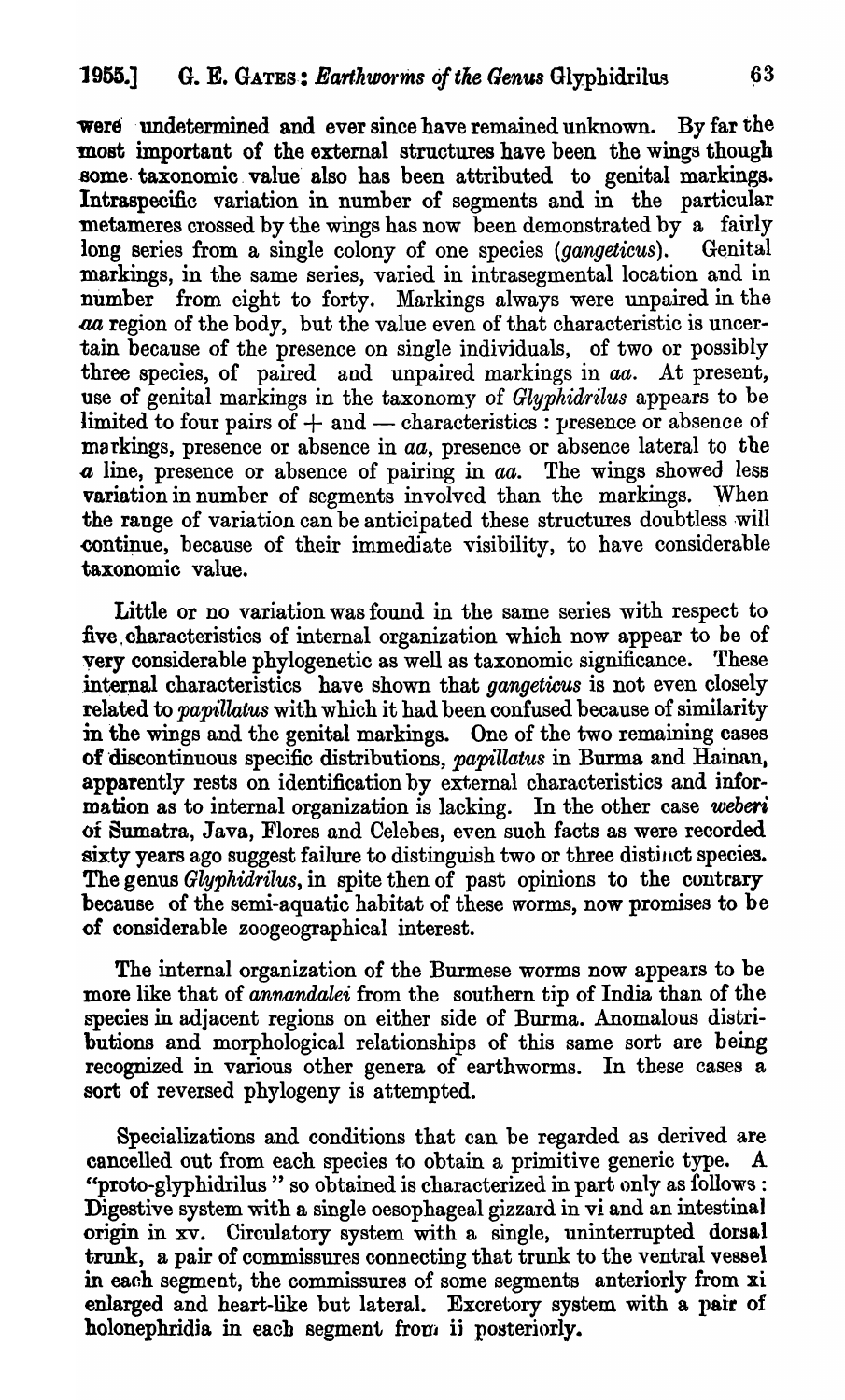From the ancestral proto-glyphidrilus, *ceylonensis* is derived by tanslocation of the gizzard into vii and development of vessels connect· ing hearts of ix-xi to the supra-oesophageal trunk. Across the straits in southern India, *annandalei* is derived by translocation of the gizzard into viii, abortion of the dorsal blood vessel in i-vi and most of vii along with the commissures of i-vi, and the development of connectives between hearts of x-xi and the supra-oesophageal. Absence of such connectives. in ix makes direct derivation from *ceylonensis*, which would otherwisebe possible, inadvisable. Far to the north, *gangeticus* has its gizzard in viii, has inhibited development of intestinal characteristics by the gut· in xv with resultant addition of one segment to the oesophagus and transfer of intestinal origin to xvi, but has developed connectives to the supra-oesophageal only for the hearts of xi. The latter characteristic contraindicates a direct derivation from *annandalei* that would otherwisebe possible. In Burma, the derivation for both species involves the same changes as in *annandalei.* To the east, the gizzard has been transferred mto viii in all Malaysian species. The oesophagus has been extended through xvii in one species from Malay Peninsula but only through xv in a Sumatran form. The one evolutionary change in the circulatory· system that circumstances permit mentioning is the addition, in *malayanus* (Malay Peninsula), of a pair of hearts in xii that apparently have not yet been added elsewhere. To the far west, in Tanganyika, the derivation involves translocation of gizzard to vii, extension of oesoahagus through xvii and addition of two pairs of hearts, in xii-xiii (dorsal trunk?.)

The anterior nephridia probably have been aborted in all species and from the first 10 to 14 segments. Intraspecific variation, along with frequent reduction in size of the first few pairs, suggest that this evolutionary process is still going on. Spermathecae, likewise omitted from the preceding portion of this discussion, may also give evidence for present as well as past developments. The supposed rudiments of these organs in the testis segments of an African species provide a link to a stage with pregonadal locations. From that remote ancestor proto-glyphidrilus is derived by multiplication of the spermathecae, translocation of theca-producing capacity through the testis region into more posterior segments and development of the generically unique wings. The polythecal conditiop, like meronephry in other genera, may have arisen through early embryonic fragmentation of orginally paired segmental anlage.

Since establishment of those conditions there has been no uniformity in the evolution of the group. Though subsequent changes are few they appeared in various portions of the proto-glyphidrilus range, from Borneo to Africa, in independent order and at different times. . One of these standard changes, foreshortening of the dorsal blood vessel, has taken placein other families of earthworms. Abortion of the trunk back to the commissures of vii, as in *annandalei*, has been found in *Eudrilus* (Eudrilidae) and *Eutyphoeus* (Megascolecidae). In the latter genus this change certainly has been brought about, in some cases. at one step. As such a drastic change can be attributed, in *Eutyphoeus*, to a mutation for histolysis of appropriate sections in the circulatory